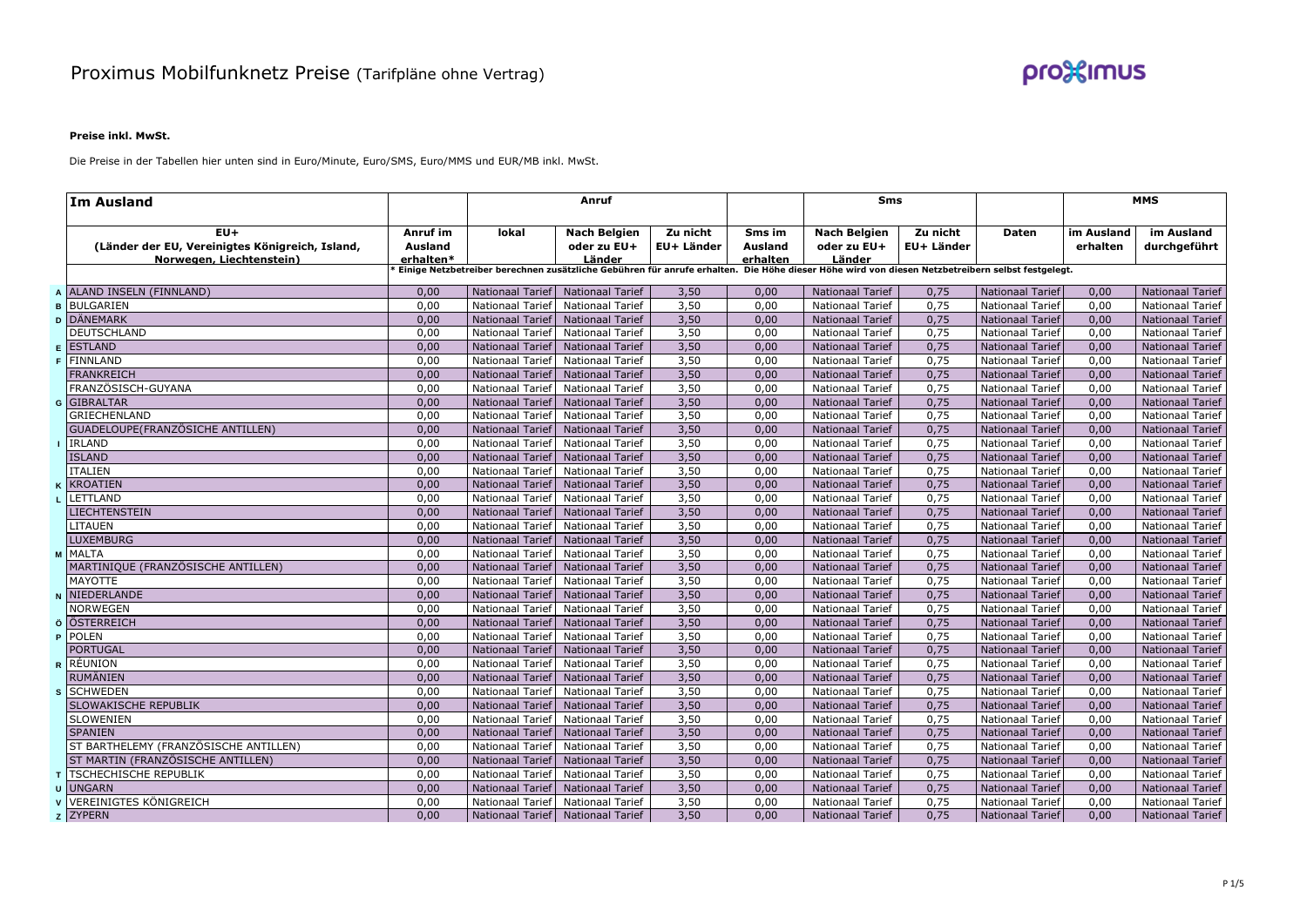| <b>Im Ausland</b>                    |                                  |              | Anruf                                                                                                                                           |                        |                                      | Sms                                          |                        |                | <b>MMS</b>             |                            |
|--------------------------------------|----------------------------------|--------------|-------------------------------------------------------------------------------------------------------------------------------------------------|------------------------|--------------------------------------|----------------------------------------------|------------------------|----------------|------------------------|----------------------------|
| Nicht EU+ Länder                     | Anruf im<br>Ausland<br>erhalten* | lokal        | Nach Belgien<br>oder zu EU+<br><u>Länder</u>                                                                                                    | Zu nicht<br>EU+ Länder | Sms im<br><b>Ausland</b><br>erhalten | Nach Belgien<br>oder zu EU+<br><u>Länder</u> | Zu nicht<br>EU+ Länder | Daten          | im Ausland<br>erhalten | im Ausland<br>durchgeführt |
|                                      |                                  |              | Einige Netzbetreiber berechnen zusätzliche Gebühren für anrufe erhalten. Die Höhe dieser Höhe wird von diesen Netzbetreibern selbst festgelegt. |                        |                                      |                                              |                        |                |                        |                            |
| <b>A AFGHANISTAN</b>                 | 2,00                             | 3,50         | 3,50                                                                                                                                            | 3,50                   | 0,00                                 | 0,75                                         | 0,75                   | 14,52          | 0,54                   | 0,54                       |
| <b>AGYPTEN</b>                       | 2,00                             | 3,50         | 3,50                                                                                                                                            | 3,50                   | 0,00                                 | 0,75                                         | 0,75                   | 14,52          | 0,54                   | 0,54                       |
| <b>ALBANIEN</b>                      | 2,00                             | 3,50         | 3,50                                                                                                                                            | 3,50                   | 0,00                                 | 0,75                                         | 0,75                   | 14,52          | 0,54                   | 0,54                       |
| <b>ALGERIEN</b>                      | 2,00                             | 3,50         | 3,50                                                                                                                                            | 3,50                   | 0,00                                 | 0,75                                         | 0,75                   | 14,52          | 0,54                   | 0,54                       |
| <b>ANDORRA</b>                       | 2,00                             | 3,50         | 3,50                                                                                                                                            | 3,50                   | 0,00                                 | 0,75                                         | 0,75                   | 14,52          | 0,54                   | 0,54                       |
| <b>ANGOLA</b>                        | 2,41                             | 6,17         | 6,17                                                                                                                                            | 6,17                   | 0,00                                 | 0,75                                         | 0,75                   | 21,50          | 0,54                   | 0,54                       |
| <b>ANGUILLA</b>                      | 2,00                             | 3,50         | 3,50                                                                                                                                            | 3,50                   | 0,00                                 | 0,75                                         | 0,75                   | 14,52          | 0,54                   | 0,54                       |
| ANTIGUA & BARBUDA                    | 2,00                             | 3,50         | 3,50                                                                                                                                            | 3,50                   | 0,00                                 | 0,75                                         | 0,75                   | 14,52          | 0,54                   | 0,54<br>0,54               |
| <b>ÄQUATORIALGUINEA</b>              | 2,00                             | 3,50         | 3,50                                                                                                                                            | 3,50                   | 0,00                                 | 0,75                                         | 0,75                   | 14,52          | 0,54                   |                            |
| A ARGENTINIEN                        | 2,41                             | 6,17         | 6,17                                                                                                                                            | 6,17                   | 0,00                                 | 0,75                                         | 0,75                   | 21,50          | 0,54                   | 0,54                       |
| <b>ARMENIEN</b>                      | 2,00                             | 3,50         | 3,50                                                                                                                                            | 3,50                   | 0,00                                 | 0,75                                         | 0,75                   | 14,52          | 0,54                   | 0,54                       |
| <b>ARUBA</b>                         | 2,00                             | 3,50         | 3,50                                                                                                                                            | 3,50                   | 0,00                                 | 0,75                                         | 0,75                   | 14,52          | 0,54                   | 0,54                       |
| ASERBAIDSCHAN                        | 2,00                             | 3,50         | 3,50                                                                                                                                            | 3,50                   | 0,00                                 | 0,75                                         | 0,75                   | 14,52          | 0,54                   | 0,54                       |
| <b>Ä</b> ATHIOPIEN                   | 2,41                             | 6,17         | 6,17                                                                                                                                            | 6,17                   | 0,00                                 | 0,75                                         | 0,75                   | 21,50          | 0,54                   | 0,54                       |
| <b>AUSTRALIEN</b><br>A               | 2,00                             | 3,50         | 3,50                                                                                                                                            | 3,50                   | 0,00                                 | 0,75                                         | 0,75                   | 14,52          | 0,54                   | 0,54                       |
| BAHAMAS<br>B                         | 2,00                             | 3,50         | 3,50                                                                                                                                            | 3,50                   | 0,00                                 | 0,75                                         | 0,75                   | 14,52          | 0,54                   | 0,54                       |
| <b>BAHRAIN</b>                       | 2,00                             | 3,50         | 3,50                                                                                                                                            | 3,50                   | 0,00                                 | 0,75                                         | 0,75                   | 14,52          | 0,54                   | 0,54                       |
| <b>BANGLADESH</b>                    | 2,00                             | 3,50         | 3,50                                                                                                                                            | 3,50                   | 0,00                                 | 0,75                                         | 0,75                   | 14,52          | 0,54                   | 0,54                       |
| <b>BARBADOS</b>                      | 2,00                             | 3,50         | 3,50                                                                                                                                            | 3,50                   | 0,00                                 | 0,75                                         | 0,75                   | 14,52          | 0,54                   | 0,54                       |
| <b>BARBADOS</b>                      | 2,00                             | 3,50         | 3,50                                                                                                                                            | 3,50                   | 0,00                                 | 0,75                                         | 0,75                   | 14,52          | 0,54                   | 0,54                       |
| <b>BELIZE</b>                        | 2,00                             | 3,50         | 3,50                                                                                                                                            | 3,50                   | 0,00                                 | 0,75                                         | 0,75                   | 14,52          | 0,54                   | 0,54                       |
| <b>BENIN</b>                         | 2,41                             | 6,17         | 6,17                                                                                                                                            | 6,17                   | 0,00                                 | 0,75                                         | 0,75                   | 21,50          | 0,54                   | 0,54                       |
| <b>BERMUDA</b>                       | 2,00                             | 3,50         | 3,50                                                                                                                                            | 3,50                   | 0,00                                 | 0,75                                         | 0,75                   | 14,52          | 0,54                   | 0,54                       |
| <b>BHUTAN</b>                        | 2,00                             | 3,50         | 3,50                                                                                                                                            | 3,50                   | 0,00                                 | 0,75                                         | 0,75                   | 14,52          | 0,54                   | 0,54                       |
| <b>BHUTAN</b>                        | 2,00                             | 3,50         | 3,50                                                                                                                                            | 3,50                   | 0,00                                 | 0,75                                         | 0,75                   | 14,52          | 0,54                   | 0,54                       |
| <b>BOLIVIEN</b>                      | 2,00                             | 3,50         | 3,50                                                                                                                                            | 3,50                   | 0,00                                 | 0,75                                         | 0,75                   | 14,52          | 0,54                   | 0,54                       |
| <b>BOSNIEN</b>                       | 2,00                             | 3,50         | 3,50                                                                                                                                            | 3,50                   | 0,00                                 | 0,75                                         | 0,75                   | 14,52          | 0,54                   | 0,54                       |
| <b>BOTSWANA</b><br><b>BRASILIEN</b>  | 2,00                             | 3,50         | 3,50                                                                                                                                            | 3,50                   | 0,00                                 | 0,75                                         | 0,75                   | 14,52          | 0,54                   | 0,54                       |
|                                      | 2,41                             | 6,17<br>3,50 | 6,17                                                                                                                                            | 6,17                   | 0,00                                 | 0,75<br>0,75                                 | 0,75<br>0,75           | 21,50<br>14,52 | 0,54                   | 0,54                       |
| BRITISCHE JUNGFERMINSELN             | 2,00                             |              | 3,50                                                                                                                                            | 3,50                   | 0,00                                 |                                              |                        |                | 0,54                   | 0,54                       |
| <b>BRUNEI</b><br><b>BURKINA FASO</b> | 2,00<br>2,00                     | 3,50<br>3,50 | 3,50<br>3,50                                                                                                                                    | 3,50<br>3,50           | 0,00<br>0,00                         | 0,75<br>0,75                                 | 0,75<br>0,75           | 14,52<br>14,52 | 0,54<br>0,54           | 0,54<br>0,54               |
| <b>BURUNDI</b>                       | 2,00                             |              | 3,50                                                                                                                                            |                        |                                      |                                              |                        |                |                        |                            |
|                                      |                                  | 3,50         |                                                                                                                                                 | 3,50                   | 0,00                                 | 0,75                                         | 0,75                   | 14,52          | 0,54                   | 0,54<br>0,54               |
| <b>c</b> CAYMAN-INSELN               | 2,00<br>2,00                     | 3,50         | 3,50<br>3,50                                                                                                                                    | 3,50<br>3,50           | 0,00                                 | 0,75<br>0,75                                 | 0,75                   | 14,52          | 0,54                   | 0,54                       |
| <b>CHILE</b><br><b>CHINA</b>         | 2,00                             | 3,50<br>3,50 | 3,50                                                                                                                                            | 3,50                   | 0,00<br>0,00                         | 0,75                                         | 0,75<br>0,75           | 14,52<br>14,52 | 0,54<br>0,54           | 0,54                       |
| <b>COSTA RICA</b>                    | 2,00                             | 3,50         | 3,50                                                                                                                                            | 3,50                   | 0,00                                 | 0,75                                         | 0,75                   | 14,52          | 0,54                   | 0,54                       |
| CURAÇÃO (NIEDERLANDISCHE ANTILLEN)   | 2,00                             | 3,50         | 3,50                                                                                                                                            | 3,50                   | 0,00                                 | 0,75                                         | 0,75                   | 14,52          | 0,54                   | 0,54                       |
| <b>D</b> DOMINICA                    | 2,00                             | 3,50         | 3,50                                                                                                                                            | 3,50                   | 0,00                                 | 0,75                                         | 0,75                   | 14,52          | 0,54                   | 0,54                       |
| DOMINIKANISCHE REP.                  | 2,00                             | 3,50         | 3,50                                                                                                                                            | 3,50                   | 0,00                                 | 0,75                                         | 0,75                   | 14,52          | 0,54                   | 0,54                       |
| <b>DSCHIBUTI</b>                     | 2,00                             | 3,50         | 3,50                                                                                                                                            | 3,50                   | 0,00                                 | 0,75                                         | 0,75                   | 14,52          | 0,54                   | 0,54                       |
| <b>E</b> ECUADOR                     | 2,00                             | 3,50         | 3,50                                                                                                                                            | 3,50                   | 0,00                                 | 0,75                                         | 0,75                   | 14,52          | 0,54                   | 0,54                       |
| <b>EL SALVADOR</b>                   | 2,00                             | 3,50         | 3,50                                                                                                                                            | 3,50                   | 0,00                                 | 0,75                                         | 0,75                   | 14,52          | 0,54                   | 0,54                       |
| <b>ELFENBEINKÜSTE</b>                | 2,00                             | 3,50         | 3,50                                                                                                                                            | 3,50                   | 0,00                                 | 0,75                                         | 0,75                   | 14,52          | 0,54                   | 0,54                       |
| ERITREA                              | 2,00                             | 3,50         | 3,50                                                                                                                                            | 3,50                   | 0,00                                 | 0,75                                         | 0,75                   | 14,52          | 0,54                   | 0,54                       |
| F FAROER-INSELN                      |                                  |              |                                                                                                                                                 |                        |                                      |                                              |                        |                |                        |                            |
| <b>FAROER-INSELN</b>                 | 2,41<br>2,00                     | 6,17<br>3,50 | 6,17<br>3,50                                                                                                                                    | 6,17<br>3,50           | 0,00<br>0,00                         | 0,75<br>0,75                                 | 0,75<br>0,75           | 21,50<br>14,52 | 0,54<br>0,54           | 0,54<br>0,54               |
| FIDSCHIINSELN                        | 2,00                             |              |                                                                                                                                                 |                        |                                      |                                              |                        |                |                        |                            |
| FRANZÖSISCH-POLYNESIEN               | 2,00                             | 3,50<br>3,50 | 3,50<br>3,50                                                                                                                                    | 3,50<br>3,50           | 0,00<br>0,00                         | 0,75<br>0,75                                 | 0,75<br>0,75           | 14,52<br>14,52 | 0,54<br>0,54           | 0,54<br>0,54               |
| <b>G</b> GABUN                       | 2,00                             | 3,50         | 3,50                                                                                                                                            | 3,50                   |                                      | 0,75                                         | 0,75                   | 14,52          |                        | 0,54                       |
| <b>GAMBIA</b>                        |                                  |              |                                                                                                                                                 |                        | 0,00                                 |                                              |                        |                | 0,54                   | 0,54                       |
| <b>GENADINEN</b>                     | 2,00                             | 3,50         | 3,50                                                                                                                                            | 3,50                   | 0,00                                 | 0,75                                         | 0,75                   | 14,52          | 0,54                   |                            |
|                                      | 2,00                             | 3,50         | 3,50                                                                                                                                            | 3,50                   | 0,00                                 | 0,75                                         | 0,75                   | 14,52          | 0,54                   | 0,54                       |
| <b>GEORGIEN</b>                      | 2,41                             | 6,17         | 6,17                                                                                                                                            | 6,17                   | 0,00                                 | 0,75                                         | 0,75                   | 21,50          | 0,54                   | 0,54                       |
| <b>GHANA</b>                         | 2,41                             | 6,17         | 6,17                                                                                                                                            | 6,17                   | 0,00                                 | 0,75                                         | 0,75                   | 21,50          | 0,54                   | 0,54                       |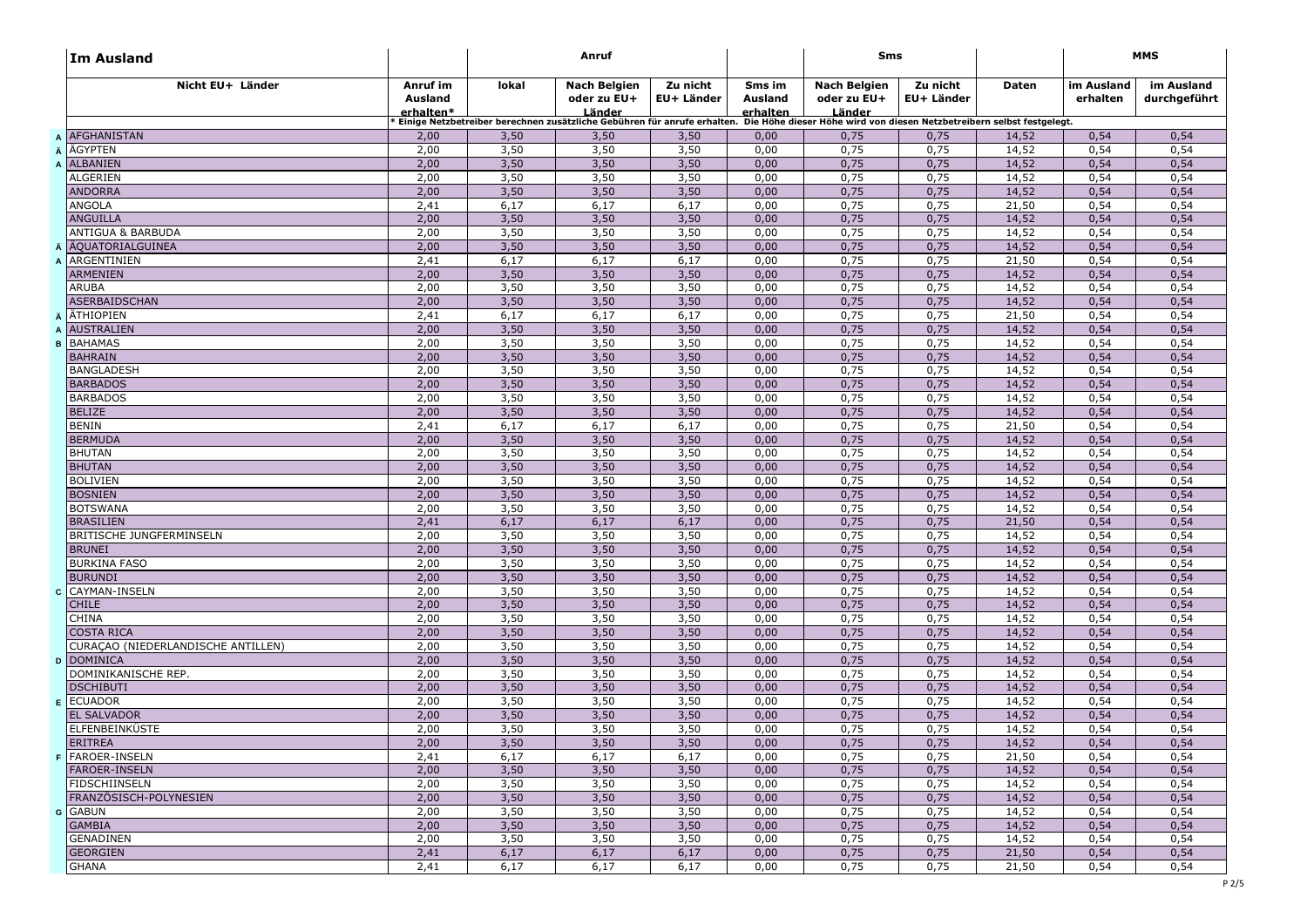| ∣Im Ausland                          |                                  | Anruf |                                                                                                                                                 |                        |                               | Sms                                          |                        |       | MMS                    |                            |
|--------------------------------------|----------------------------------|-------|-------------------------------------------------------------------------------------------------------------------------------------------------|------------------------|-------------------------------|----------------------------------------------|------------------------|-------|------------------------|----------------------------|
| Nicht EU+ Länder                     | Anruf im<br>Ausland<br>erhalten* | lokal | Nach Belgien<br>oder zu EU+<br>Länder                                                                                                           | Zu nicht<br>EU+ Länder | Sms im<br>Ausland<br>erhalten | <b>Nach Belgien</b><br>oder zu EU+<br>Länder | Zu nicht<br>EU+ Länder | Daten | im Ausland<br>erhalten | im Ausland<br>durchgeführt |
|                                      |                                  |       | Einige Netzbetreiber berechnen zusätzliche Gebühren für anrufe erhalten. Die Höhe dieser Höhe wird von diesen Netzbetreibern selbst festgelegt. |                        |                               |                                              |                        |       |                        |                            |
| <b>GRENADA</b>                       | 2,00                             | 3,50  | 3,50                                                                                                                                            | 3,50                   | 0,00                          | 0,75                                         | 0,75                   | 14,52 | 0,54                   | 0,54                       |
| <b>GRÖNLAND</b>                      | 2,41                             | 6,17  | 6,17                                                                                                                                            | 6,17                   | 0,00                          | 0,75                                         | 0,75                   | 21,50 | 0,54                   | 0,54                       |
| <b>GUAM (INSELN)</b>                 | 2,00                             | 3,50  | 3,50                                                                                                                                            | 3,50                   | 0,00                          | 0,75                                         | 0,75                   | 14,52 | 0,54                   | 0,54                       |
| <b>GUATEMALA</b>                     | 2,00                             | 3,50  | 3,50                                                                                                                                            | 3,50                   | 0,00                          | 0,75                                         | 0,75                   | 14,52 | 0,54                   | 0,54                       |
| <b>GUERNSEY</b>                      | 2,00                             | 3,50  | 3,50                                                                                                                                            | 3,50                   | 0,00                          | 0,75                                         | 0,75                   | 14,52 | 0,54                   | 0,54                       |
| <b>GUINEA</b>                        | 2,00                             | 3,50  | 3,50                                                                                                                                            | 3,50                   | 0,00                          | 0,75                                         | 0,75                   | 14,52 | 0,54                   | 0,54                       |
| <b>GUINEA BISSAU</b>                 | 2,00                             | 3,50  | 3,50                                                                                                                                            | 3,50                   | 0,00                          | 0,75                                         | 0,75                   | 14,52 | 0,54                   | 0,54                       |
| <b>GUYANA</b>                        | 2,00                             | 3,50  | 3,50                                                                                                                                            | 3,50                   | 0,00                          | 0,75                                         | 0,75                   | 14,52 | 0,54                   | 0,54                       |
| <b>HAITI</b>                         | 2,00                             | 3,50  | 3,50                                                                                                                                            | 3,50                   | 0,00                          | 0,75                                         | 0,75                   | 14,52 | 0,54                   | 0,54                       |
| <b>HONDURAS</b>                      | 2,00                             | 3,50  | 3,50                                                                                                                                            | 3,50                   | 0,00                          | 0,75                                         | 0,75                   | 14,52 | 0,54                   | 0,54                       |
| <b>HONGKONG</b>                      | 2,00                             | 3,50  | 3,50                                                                                                                                            | 3,50                   | 0,00                          | 0,75                                         | 0,75                   | 14,52 | 0,54                   | 0,54                       |
| <b>INDIEN</b>                        | 2,00                             | 3,50  | 3,50                                                                                                                                            | 3,50                   | 0,00                          | 0,75                                         | 0,75                   | 14,52 | 0,54                   | 0,54                       |
| <b>INDONESIEN</b>                    | 2,00                             | 3,50  | 3,50                                                                                                                                            | 3,50                   | 0,00                          | 0,75                                         | 0,75                   | 14,52 | 0,54                   | 0,54                       |
| <b>IRAK</b>                          | 2,00                             | 3,50  | 3,50                                                                                                                                            | 3,50                   | 0,00                          | 0,75                                         | 0,75                   | 14,52 | 0,54                   | 0,54                       |
| <b>IRAN</b>                          | 2,00                             | 3,50  | 3,50                                                                                                                                            | 3,50                   | 0,00                          | 0,75                                         | 0,75                   | 14,52 | 0,54                   | 0,54                       |
| <b>ISRAEL</b>                        | 2,00                             | 3,50  | 3,50                                                                                                                                            | 3,50                   | 0,00                          | 0,75                                         | 0,75                   | 14,52 | 0,54                   | 0,54                       |
| <b>JAMAIKA</b>                       | 2,00                             | 3,50  | 3,50                                                                                                                                            | 3,50                   | 0,00                          | 0,75                                         | 0,75                   | 14,52 | 0,54                   | 0,54                       |
| <b>JAPAN</b>                         | 2,00                             | 3,50  | 3,50                                                                                                                                            | 3,50                   | 0,00                          | 0,75                                         | 0,75                   | 14,52 | 0,54                   | 0,54                       |
| <b>JEMEN</b>                         | 2,00                             | 3,50  | 3,50                                                                                                                                            | 3,50                   | 0,00                          | 0,75                                         | 0,75                   | 14,52 | 0,54                   | 0,54                       |
| <b>JERSEY</b>                        | 2,41                             | 6,17  | 6,17                                                                                                                                            | 6,17                   | 0,00                          | 0,75                                         | 0,75                   | 21,50 | 0,54                   | 0,54                       |
| <b>JORDANIEN</b>                     | 2,00                             | 3,50  | 3,50                                                                                                                                            | 3,50                   | 0,00                          | 0,75                                         | 0,75                   | 14,52 | 0,54                   | 0,54                       |
| JUNGFERNINSELN VSA                   | 2,00                             | 3,50  | 3,50                                                                                                                                            | 3,50                   | 0,00                          | 0,75                                         | 0,75                   | 14,52 | 0,54                   | 0,54                       |
| <b>KAMBODSCHA</b>                    | 2,00                             | 3,50  | 3,50                                                                                                                                            | 3,50                   | 0,00                          | 0,75                                         | 0,75                   | 14,52 | 0,54                   | 0,54                       |
| <b>KAMERUN</b>                       | 2,00                             | 3,50  | 3,50                                                                                                                                            | 3,50                   | 0,00                          | 0,75                                         | 0,75                   | 14,52 | 0,54                   | 0,54                       |
| <b>KANADA</b>                        | 2,00                             | 3,50  | 3,50                                                                                                                                            | 3,50                   | 0,00                          | 0,75                                         | 0,75                   | 14,52 | 0,54                   | 0,54                       |
| <b>KAPVERDISCHE INSELN</b>           | 2,00                             | 3,50  | 3,50                                                                                                                                            | 3,50                   | 0,00                          | 0,75                                         | 0,75                   | 14,52 | 0,54                   | 0,54                       |
| <b>KASACHSTAN</b>                    | 2,00                             | 3,50  | 3,50                                                                                                                                            | 3,50                   | 0,00                          | 0,75                                         | 0,75                   | 14,52 | 0,54                   | 0,54                       |
| <b>KATAR</b>                         | 2,00                             | 3,50  | 3,50                                                                                                                                            | 3,50                   | 0,00                          | 0,75                                         | 0,75                   | 14,52 | 0,54                   | 0,54                       |
| <b>KENIA</b>                         | 2,00                             | 3,50  | 3,50                                                                                                                                            | 3,50                   | 0,00                          | 0,75                                         | 0,75                   | 14,52 | 0,54                   | 0,54                       |
| <b>KIRGISIEN</b>                     | 2,00                             | 3,50  | 3,50                                                                                                                                            | 3,50                   | 0,00                          | 0,75                                         | 0,75                   | 14,52 | 0,54                   | 0,54                       |
| <b>KOLUMBIEN</b>                     | 2,00                             | 3,50  | 3,50                                                                                                                                            | 3,50                   | 0,00                          | 0,75                                         | 0,75                   | 14,52 | 0,54                   | 0,54                       |
| <b>KOMOREN</b>                       | 2,00                             | 3,50  | 3,50                                                                                                                                            | 3,50                   | 0,00                          | 0,75                                         | 0,75                   | 14,52 | 0,54                   | 0,54                       |
| <b>KONGO</b>                         | 2,00                             | 3,50  | 3,50                                                                                                                                            | 3,50                   | 0,00                          | 0,75                                         | 0,75                   | 14,52 | 0,54                   | 0,54                       |
| KONGO DEMOKRATISCHE REP.             | 2,00                             | 3,50  | 3,50                                                                                                                                            | 3,50                   | 0,00                          | 0,75                                         | 0,75                   | 14,52 | 0,54                   | 0,54                       |
| <b>KOREA</b>                         | 2,00                             | 3,50  | 3,50                                                                                                                                            | 3,50                   | 0,00                          | 0,75                                         | 0,75                   | 14,52 | 0,54                   | 0,54                       |
| <b>KOSOVO</b>                        | 2,00                             | 3,50  | 3,50                                                                                                                                            | 3,50                   | 0,00                          | 0,75                                         | 0,75                   | 14,52 | 0,54                   | 0,54                       |
| KREUZFAHRTSCIHFFE UND FÄHREN         | 2,41                             | 6,17  | 6,17                                                                                                                                            | 6,17                   | 0,00                          | 0,75                                         | 0,75                   | 21,50 | 0,54                   | 0,54                       |
| <b>KUBA</b>                          | 2,00                             | 3,50  | 3,50                                                                                                                                            | 3,50                   | 0,00                          | 0,75                                         | 0,75                   | 14,52 | 0,54                   | 0,54                       |
| <b>KUWAIT</b>                        | 2,00                             | 3,50  | 3,50                                                                                                                                            | 3,50                   | 0,00                          | 0,75                                         | 0,75                   | 14,52 | 0,54                   | 0,54                       |
| <b>LAOS</b>                          | 2,00                             | 3,50  | 3,50                                                                                                                                            | 3,50                   | 0,00                          | 0,75                                         | 0,75                   | 14,52 | 0,54                   | 0,54                       |
| <b>LESOTHO</b>                       | 2,41                             | 6,17  | 6,17                                                                                                                                            | 6,17                   | 0,00                          | 0,75                                         | 0,75                   | 21,50 | 0,54                   | 0,54                       |
| <b>LIBANON</b>                       | 2,00                             | 3,50  | 3,50                                                                                                                                            | 3,50                   | 0,00                          | 0,75                                         | 0,75                   | 14,52 | 0,54                   | 0,54                       |
| LIBERIA                              | 2,41                             | 6,17  | 6,17                                                                                                                                            | 6,17                   | 0,00                          | 0,75                                         | 0,75                   | 21,50 | 0,54                   | 0,54                       |
| <b>IBYEN</b>                         | 2,00                             | 3,50  | 3,50                                                                                                                                            | 3,50                   | 0,00                          | 0,75                                         | 0,75                   | 14,52 | 0,54                   | 0,54                       |
| <b>MACAO</b>                         | 2,00                             | 3,50  | 3,50                                                                                                                                            | 3,50                   | 0,00                          | 0,75                                         | 0,75                   | 14,52 | 0,54                   | 0,54                       |
| MADAGASKAR                           | 2,41                             | 6,17  | 6,17                                                                                                                                            | 6,17                   | 0,00                          | 0,75                                         | 0,75                   | 21,50 | 0,54                   | 0,54                       |
| <b>MALAWI</b>                        | 2,00                             | 3,50  | 3,50                                                                                                                                            | 3,50                   | 0,00                          | 0,75                                         | 0,75                   | 14,52 | 0,54                   | 0,54                       |
| MALAYSIA                             | 2,00                             | 3,50  | 3,50                                                                                                                                            | 3,50                   | 0,00                          | 0,75                                         | 0,75                   | 14,52 | 0,54                   | 0,54                       |
| <b>MALEDIVEN</b>                     | 2,00                             | 3,50  | 3,50                                                                                                                                            | 3,50                   | 0,00                          | 0,75                                         | 0,75                   | 14,52 | 0,54                   | 0,54                       |
| MALI                                 | 2,41                             | 6,17  | 6,17                                                                                                                                            | 6,17                   | 0,00                          | 0,75                                         | 0,75                   | 21,50 | 0,54                   | 0,54                       |
| <b>MANN (INSEL)</b>                  | 2,00                             | 3,50  | 3,50                                                                                                                                            | 3,50                   | 0,00                          | 0,75                                         | 0,75                   | 14,52 | 0,54                   | 0,54                       |
| <b>MAROKKO</b><br><b>MAURITANIEN</b> | 2,00                             | 3,50  | 3,50                                                                                                                                            | 3,50                   | 0,00                          | 0,75                                         | 0,75                   | 14,52 | 0,54                   | 0,54                       |
|                                      | 2,00                             | 3,50  | 3,50                                                                                                                                            | 3,50                   | 0,00                          | 0,75                                         | 0,75                   | 14,52 | 0,54                   | 0,54                       |
| <b>MAURITIUS</b>                     | 2,00                             | 3,50  | 3,50                                                                                                                                            | 3,50                   | 0,00                          | 0,75                                         | 0,75                   | 14,52 | 0,54                   | 0,54                       |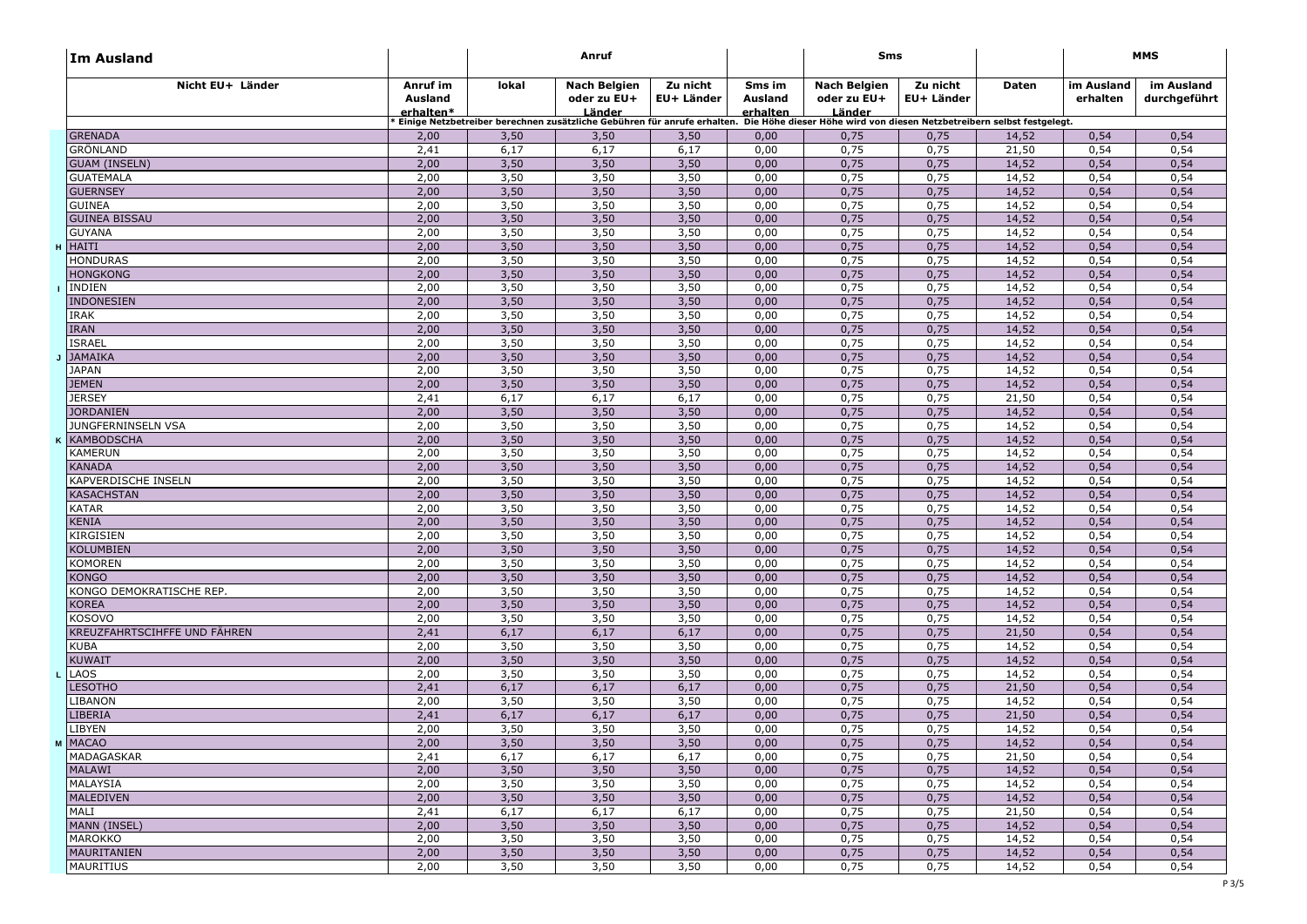| ∣Im Ausland                           |                                  | Anruf |                                                                                                                                                 |                        |                               | Sms                                          |                        |       | MMS                    |                            |
|---------------------------------------|----------------------------------|-------|-------------------------------------------------------------------------------------------------------------------------------------------------|------------------------|-------------------------------|----------------------------------------------|------------------------|-------|------------------------|----------------------------|
| Nicht EU+ Länder                      | Anruf im<br>Ausland<br>erhalten* | lokal | Nach Belgien<br>oder zu EU+<br>Länder                                                                                                           | Zu nicht<br>EU+ Länder | Sms im<br>Ausland<br>erhalten | <b>Nach Belgien</b><br>oder zu EU+<br>Länder | Zu nicht<br>EU+ Länder | Daten | im Ausland<br>erhalten | im Ausland<br>durchgeführt |
|                                       |                                  |       | Einige Netzbetreiber berechnen zusätzliche Gebühren für anrufe erhalten. Die Höhe dieser Höhe wird von diesen Netzbetreibern selbst festgelegt. |                        |                               |                                              |                        |       |                        |                            |
| <b>MAZEDONIEN</b>                     | 2,00                             | 3,50  | 3,50                                                                                                                                            | 3,50                   | 0,00                          | 0,75                                         | 0,75                   | 14,52 | 0,54                   | 0,54                       |
| MEXIKO                                | 2,00                             | 3,50  | 3,50                                                                                                                                            | 3,50                   | 0,00                          | 0,75                                         | 0,75                   | 14,52 | 0,54                   | 0,54                       |
| <b>MOLDAWIEN</b>                      | 2,00                             | 3,50  | 3,50                                                                                                                                            | 3,50                   | 0,00                          | 0,75                                         | 0,75                   | 14,52 | 0,54                   | 0,54                       |
| MONGOLEI                              | 2,00                             | 3,50  | 3,50                                                                                                                                            | 3,50                   | 0,00                          | 0,75                                         | 0,75                   | 14,52 | 0,54                   | 0,54                       |
| <b>MONTENEGRO</b>                     | 2,00                             | 3,50  | 3,50                                                                                                                                            | 3,50                   | 0,00                          | 0,75                                         | 0,75                   | 14,52 | 0,54                   | 0,54                       |
| <b>MONTSERRAT</b>                     | 2,00                             | 3,50  | 3,50                                                                                                                                            | 3,50                   | 0,00                          | 0,75                                         | 0,75                   | 14,52 | 0,54                   | 0,54                       |
| <b>MOSAMBIK</b>                       | 2,00                             | 3,50  | 3,50                                                                                                                                            | 3,50                   | 0,00                          | 0,75                                         | 0,75                   | 14,52 | 0,54                   | 0,54                       |
| <b>MYANMAR</b>                        | 2,00                             | 3,50  | 3,50                                                                                                                                            | 3,50                   | 0,00                          | 0,75                                         | 0,75                   | 14,52 | 0,54                   | 0,54                       |
| NAMIBIA                               | 2,41                             | 6,17  | 6,17                                                                                                                                            | 6,17                   | 0,00                          | 0,75                                         | 0,75                   | 21,50 | 0,54                   | 0,54                       |
| <b>NAURU</b>                          | 2,00                             | 3,50  | 3,50                                                                                                                                            | 3,50                   | 0,00                          | 0,75                                         | 0,75                   | 14,52 | 0,54                   | 0,54                       |
| <b>NEPAL</b>                          | 2,00                             | 3,50  | 3,50                                                                                                                                            | 3,50                   | 0,00                          | 0,75                                         | 0,75                   | 14,52 | 0,54                   | 0,54                       |
| NEUKALEDONIEN                         | 2,41                             | 6,17  | 6,17                                                                                                                                            | 6,17                   | 0,00                          | 0,75                                         | 0,75                   | 21,50 | 0,54                   | 0,54                       |
| <b>NEUSEELAND</b>                     | 2,00                             | 3,50  | 3,50                                                                                                                                            | 3,50                   | 0,00                          | 0,75                                         | 0,75                   | 14,52 | 0,54                   | 0,54                       |
| <b>NICARAGUA</b>                      | 2,41                             | 6,17  | 6,17                                                                                                                                            | 6,17                   | 0,00                          | 0,75                                         | 0,75                   | 21,50 | 0,54                   | 0,54                       |
| <b>NIGER</b>                          | 2,00                             | 3,50  | 3,50                                                                                                                                            | 3,50                   | 0,00                          | 0,75                                         | 0,75                   | 14,52 | 0,54                   | 0,54                       |
| <b>NIGERIA</b>                        | 2,00                             | 3,50  | 3,50                                                                                                                                            | 3,50                   | 0,00                          | 0,75                                         | 0,75                   | 14,52 | 0,54                   | 0,54                       |
| <b>NORD TADSCHIKISTAN</b>             | 2,00                             | 3,50  | 3,50                                                                                                                                            | 3,50                   | 0,00                          | 0,75                                         | 0,75                   | 14,52 | 0,54                   | 0,54                       |
| NÖRDLICHE MARIANA INSELN              | 2,00                             | 3,50  | 3,50                                                                                                                                            | 3,50                   | 0,00                          | 0,75                                         | 0,75                   | 14,52 | 0,54                   | 0,54                       |
| <b>OMAN</b>                           | 2,00                             | 3,50  | 3,50                                                                                                                                            | 3,50                   | 0,00                          | 0,75                                         | 0,75                   | 14,52 | 0,54                   | 0,54                       |
| OSTTIMOR                              | 2,00                             | 3,50  | 3,50                                                                                                                                            | 3,50                   | 0,00                          | 0,75                                         | 0,75                   | 14,52 | 0,54                   | 0,54                       |
| <b>PAKISTAN</b>                       | 2,00                             | 3,50  | 3,50                                                                                                                                            | 3,50                   | 0,00                          | 0,75                                         | 0,75                   | 14,52 | 0,54                   | 0,54                       |
| PALÄSTINA                             | 2,00                             | 3,50  | 3,50                                                                                                                                            | 3,50                   | 0,00                          | 0,75                                         | 0,75                   | 14,52 | 0,54                   | 0,54                       |
| <b>PANAMA</b>                         | 2,00                             | 3,50  | 3,50                                                                                                                                            | 3,50                   | 0,00                          | 0,75                                         | 0,75                   | 14,52 | 0,54                   | 0,54                       |
|                                       |                                  | 6,17  |                                                                                                                                                 | 6,17                   |                               |                                              |                        | 21,50 |                        | 0,54                       |
| PAPUA-NEUGUINEA                       | 2,41                             |       | 6,17                                                                                                                                            |                        | 0,00                          | 0,75                                         | 0,75                   |       | 0,54                   |                            |
| <b>PARAGUAY</b>                       | 2,00                             | 3,50  | 3,50                                                                                                                                            | 3,50                   | 0,00                          | 0,75                                         | 0,75                   | 14,52 | 0,54                   | 0,54                       |
| PERU                                  | 2,00                             | 3,50  | 3,50                                                                                                                                            | 3,50                   | 0,00                          | 0,75                                         | 0,75                   | 14,52 | 0,54                   | 0,54                       |
| PHILIPPINEN                           | 2,00                             | 3,50  | 3,50                                                                                                                                            | 3,50                   | 0,00                          | 0,75                                         | 0,75                   | 14,52 | 0,54                   | 0,54                       |
| PUERTO RICO                           | 2,41                             | 6,17  | 6,17                                                                                                                                            | 6,17                   | 0,00                          | 0,75                                         | 0,75                   | 21,50 | 0,54                   | 0,54                       |
| <b>RUANDA</b>                         | 2,00                             | 3,50  | 3,50                                                                                                                                            | 3,50                   | 0,00                          | 0,75                                         | 0,75                   | 14,52 | 0,54                   | 0,54                       |
| <b>RUSLAND</b>                        | 2,00                             | 3,50  | 3,50                                                                                                                                            | 3,50                   | 0,00                          | 0,75                                         | 0,75                   | 14,52 | 0,54                   | 0,54                       |
| SALOMONINSELN                         | 2,00                             | 3,50  | 3,50                                                                                                                                            | 3,50                   | 0,00                          | 0,75                                         | 0,75                   | 14,52 | 0,54                   | 0,54                       |
| <b>SAMBIA</b>                         | 2,00                             | 3,50  | 3,50                                                                                                                                            | 3,50                   | 0,00                          | 0,75                                         | 0,75                   | 14,52 | 0,54                   | 0,54                       |
| <b>SAN-MARINO</b>                     | 2,00                             | 3,50  | 3,50                                                                                                                                            | 3,50                   | 0,00                          | 0,75                                         | 0,75                   | 14,52 | 0,54                   | 0,54                       |
| <b>SANTA LUCIA</b>                    | 2,00                             | 3,50  | 3,50                                                                                                                                            | 3,50                   | 0,00                          | 0,75                                         | 0,75                   | 14,52 | 0,54                   | 0,54                       |
| <b>SAO TOME &amp; PRINCIPE</b>        | 2,00                             | 3,50  | 3,50                                                                                                                                            | 3,50                   | 0,00                          | 0,75                                         | 0,75                   | 14,52 | 0,54                   | 0,54                       |
| <b>SATELLITEN</b>                     | 2,00                             | 3,50  | 3,50                                                                                                                                            | 3,50                   | 0,00                          | 0,75                                         | 0,75                   | 14,52 | 0,54                   | 0,54                       |
| <b>SAUDI ARABIEN</b>                  | 2,00                             | 3,50  | 3,50                                                                                                                                            | 3,50                   | 0,00                          | 0,75                                         | 0,75                   | 14,52 | 0,54                   | 0,54                       |
| <b>SCHWEIZ</b>                        | 2,00                             | 3,50  | 3,50                                                                                                                                            | 3,50                   | 0,00                          | 0,75                                         | 0,75                   | 14,52 | 0,54                   | 0,54                       |
| <b>SENEGAL</b>                        | 2,00                             | 3,50  | 3,50                                                                                                                                            | 3,50                   | 0,00                          | 0,75                                         | 0,75                   | 14,52 | 0,54                   | 0,54                       |
| <b>SERBIEN</b>                        | 2,41                             | 6,17  | 6,17                                                                                                                                            | 6,17                   | 0,00                          | 0,75                                         | 0,75                   | 21,50 | 0,54                   | 0,54                       |
| <b>SEYCHELLEN</b>                     | 2,00                             | 3,50  | 3,50                                                                                                                                            | 3,50                   | 0,00                          | 0,75                                         | 0,75                   | 14,52 | 0,54                   | 0,54                       |
| <b>SIERRA LEONE</b>                   | 2,00                             | 3,50  | 3,50                                                                                                                                            | 3,50                   | 0,00                          | 0,75                                         | 0,75                   | 14,52 | 0,54                   | 0,54                       |
| <b>SIMBABWE</b>                       | 2,00                             | 3,50  | 3,50                                                                                                                                            | 3,50                   | 0,00                          | 0,75                                         | 0,75                   | 14,52 | 0,54                   | 0,54                       |
| <b>SINGAPUR</b>                       | 2,00                             | 3,50  | 3,50                                                                                                                                            | 3,50                   | 0,00                          | 0,75                                         | 0,75                   | 14,52 | 0,54                   | 0,54                       |
| <b>SOMALIEN</b>                       | 2,00                             | 3,50  | 3,50                                                                                                                                            | 3,50                   | 0,00                          | 0,75                                         | 0,75                   | 14,52 | 0,54                   | 0,54                       |
| <b>SRI LANKA</b>                      | 2,00                             | 3,50  | 3,50                                                                                                                                            | 3,50                   | 0,00                          | 0,75                                         | 0,75                   | 14,52 | 0,54                   | 0,54                       |
| <b>ST CHRISTOPHER &amp; NEVIS</b>     | 2,00                             | 3,50  | 3,50                                                                                                                                            | 3,50                   | 0,00                          | 0,75                                         | 0,75                   | 14,52 | 0,54                   | 0,54                       |
| ST MAARTEN (NIEDERLÄNDISCHE ANTILLEN) | 2,41                             | 6,17  | 6,17                                                                                                                                            | 6,17                   | 0,00                          | 0,75                                         | 0,75                   | 21,50 | 0,54                   | 0,54                       |
| <b>ST PIERRE &amp; MIQUELON</b>       | 2,00                             | 3,50  | 3,50                                                                                                                                            | 3,50                   | 0,00                          | 0,75                                         | 0,75                   | 14,52 | 0,54                   | 0,54                       |
| <b>ST VINCENT &amp; GRENADES</b>      | 2,00                             | 3,50  | 3,50                                                                                                                                            | 3,50                   | 0,00                          | 0,75                                         | 0,75                   | 14,52 | 0,54                   | 0,54                       |
| <b>SÜDAFRIKA</b>                      | 2,00                             | 3,50  | 3,50                                                                                                                                            | 3,50                   | 0,00                          | 0,75                                         | 0,75                   | 14,52 | 0,54                   | 0,54                       |
| <b>SUDAN</b>                          | 2,00                             | 3,50  | 3,50                                                                                                                                            | 3,50                   | 0,00                          | 0,75                                         | 0,75                   | 14,52 | 0,54                   | 0,54                       |
| <b>SUDSUDAN</b>                       | 2,00                             | 3,50  | 3,50                                                                                                                                            | 3,50                   | 0,00                          | 0,75                                         | 0,75                   | 14,52 | 0,54                   | 0,54                       |
| SÜDTADCHIKISTAN                       | 2,00                             | 3,50  | 3,50                                                                                                                                            | 3,50                   | 0,00                          | 0,75                                         | 0,75                   | 14,52 | 0,54                   | 0,54                       |